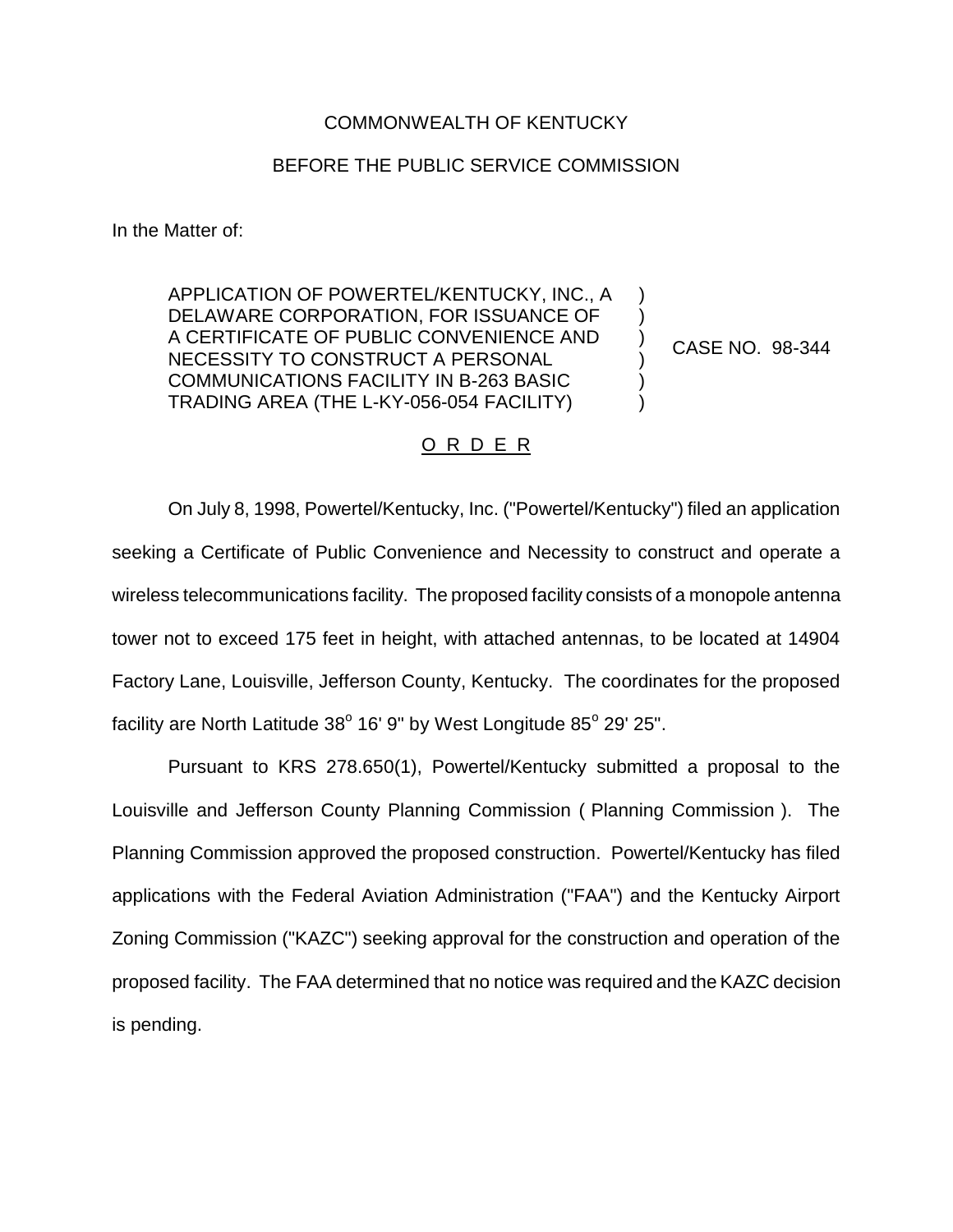Powertel/Kentucky has filed notices verifying that each person who owns property within 500 feet of the proposed facility has been notified of the pending construction. The notice solicited any comments and informed the property owners of their right to request intervention. In addition, notice of the proposed construction was posted in a visible location for at least two weeks after the application was filed. In response to public notice made by Powertel/Kentucky, the Commission received numerous protests regarding the proposed construction. Several individuals requested and were granted intervention in this matter and a public hearing was held October 15, 1998.

During the hearing Powertel/Kentucky provided extensive evidence in support of the application including the necessity of the proposed construction, the structural integrity of the facility, and the investigation of alternative sites including co-location opportunities. Powertel/Kentucky determined that there was no more suitable location for the proposed facility from which adequate service could be provided. Only one Intervenor attended the hearing and claimed that the local review process by the Planning Commission was inadequate. The Intervenor also expressed concerns regarding the safety of the proposed facility and the possibility of co-locating the facility on an existing structure in the area.

The Commission finds that Powertel/Kentucky has adequately demonstrated the need for the proposed construction. In addition, Powertel/Kentucky has provided information regarding the structure of the tower, safety measures, and antenna design criteria for the proposed facility. Based upon the application, the design of the tower and foundation conforms to applicable nationally recognized building standards, and the plans have been certified by a Registered Professional Engineer.

-2-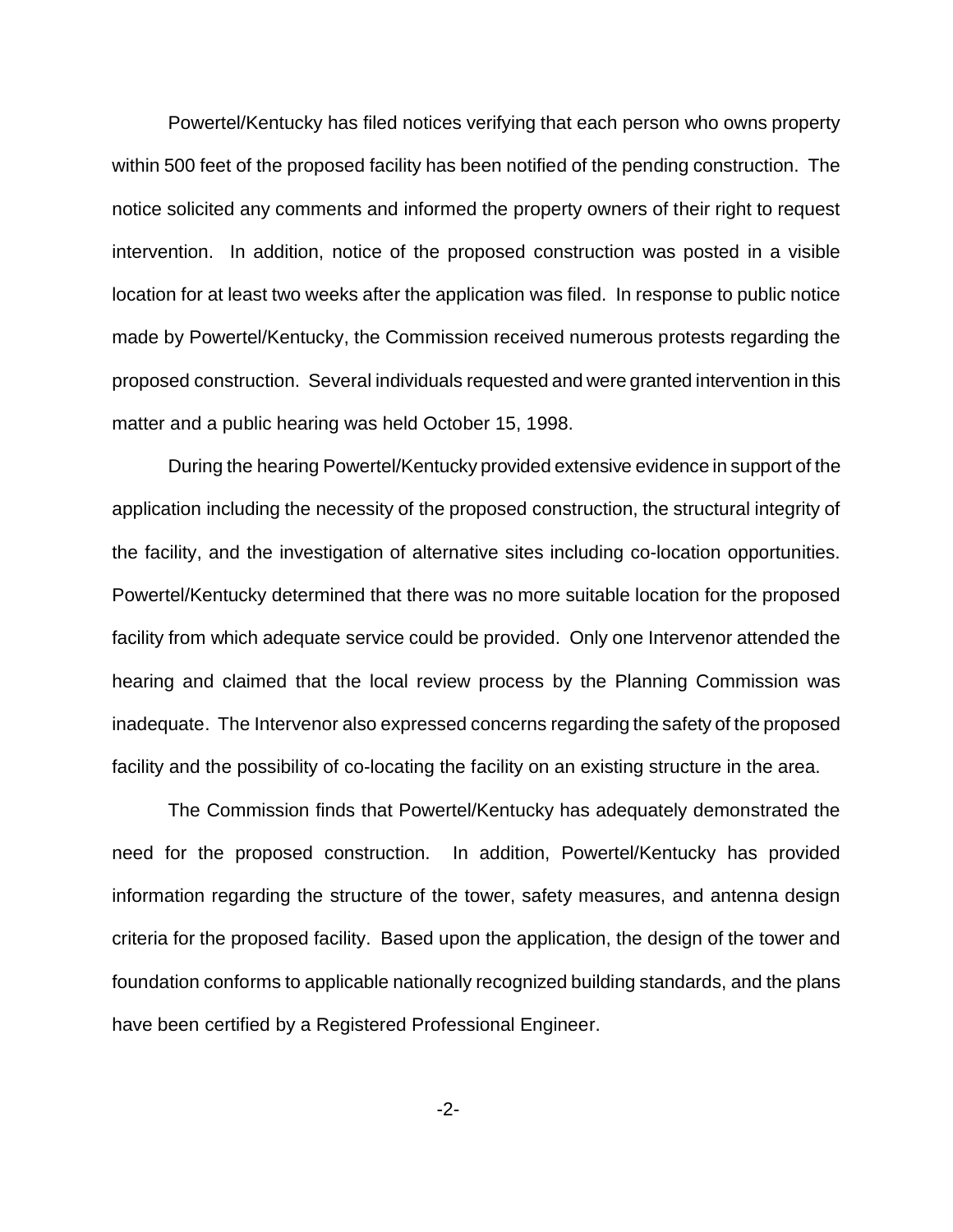As a final matter, the Commission notes that the Intervenor has, in effect, requested this Commission to review the Planning Commission s determination that the proposed site is a reasonably appropriate one for the construction. The Commission has no statutory authority to review the Planning Commission s decision on planning matters. KRS 278.650(2) provides that the Commission may override the Planning Commission s rejection of a proposal to construct, but only if public convenience and necessity require the construction and there is no acceptable alternative site. There is no provision in the statute even hinting that this Commission is to undertake a review of the Planning Commission s process or its finding of fact regarding the suitability of the site from a planning standpoint. When the Planning Commission has indicated its approval, when public convenience and necessity requires the proposed construction, and when the construction has been shown to conform to applicable safety standards, as here, issuance of a certificate is lawful and appropriate.

Pursuant to KRS 278.280, the Commission is required to determine proper practices to be observed when it finds, upon complaint or on its own motion, that the facilities of any utility subject to its jurisdiction are unreasonable, unsafe, improper, or insufficient. To assist the Commission in its efforts to comply with this mandate, Powertel/Kentucky should notify the Commission if it does not use this antenna tower to provide service in the manner set out in its application and this Order. Upon receipt of such notice, the Commission may, on its own motion, institute proceedings to consider the proper practices, including removal of the unused antenna tower, which should be observed by Powertel/Kentucky.

-3-